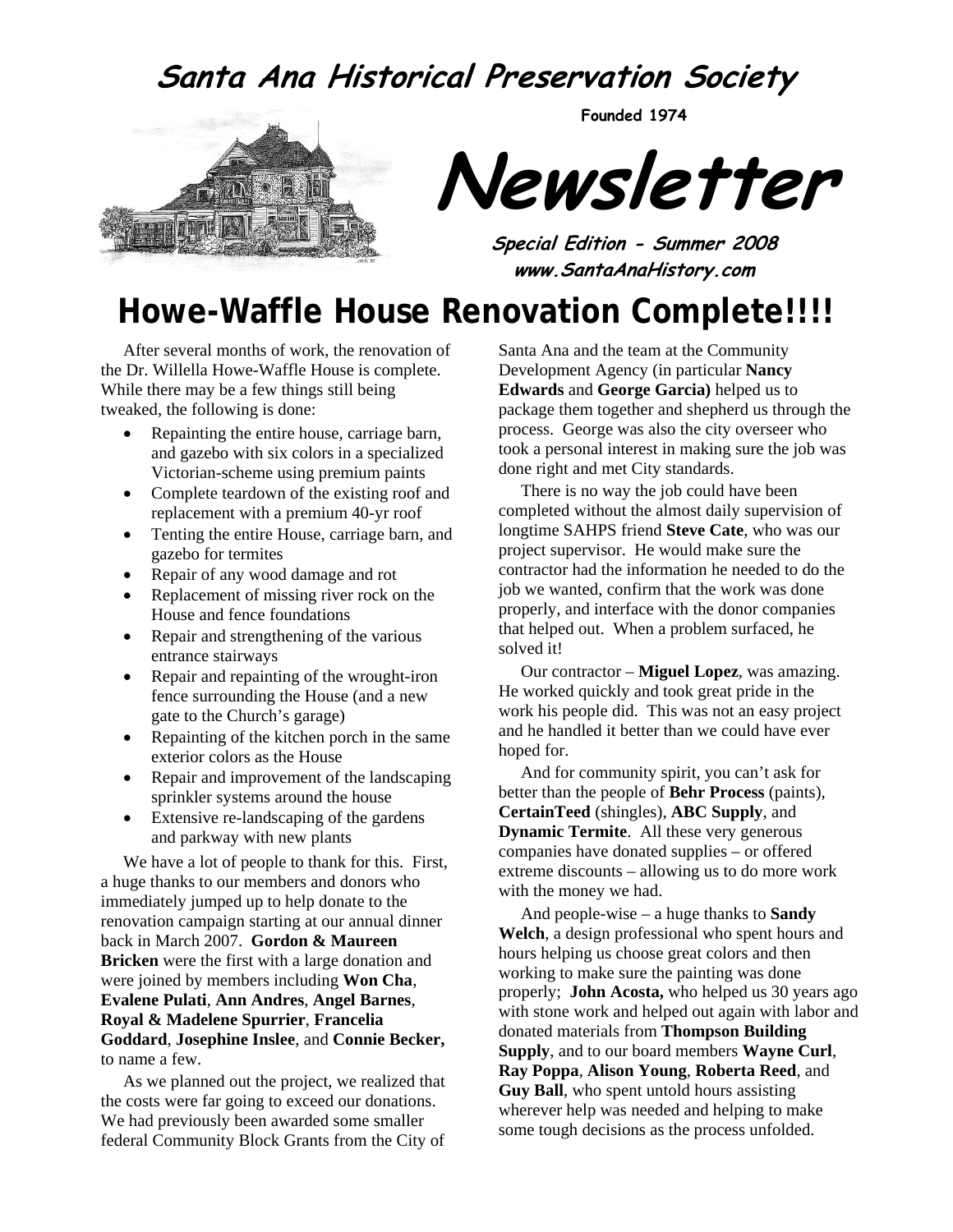





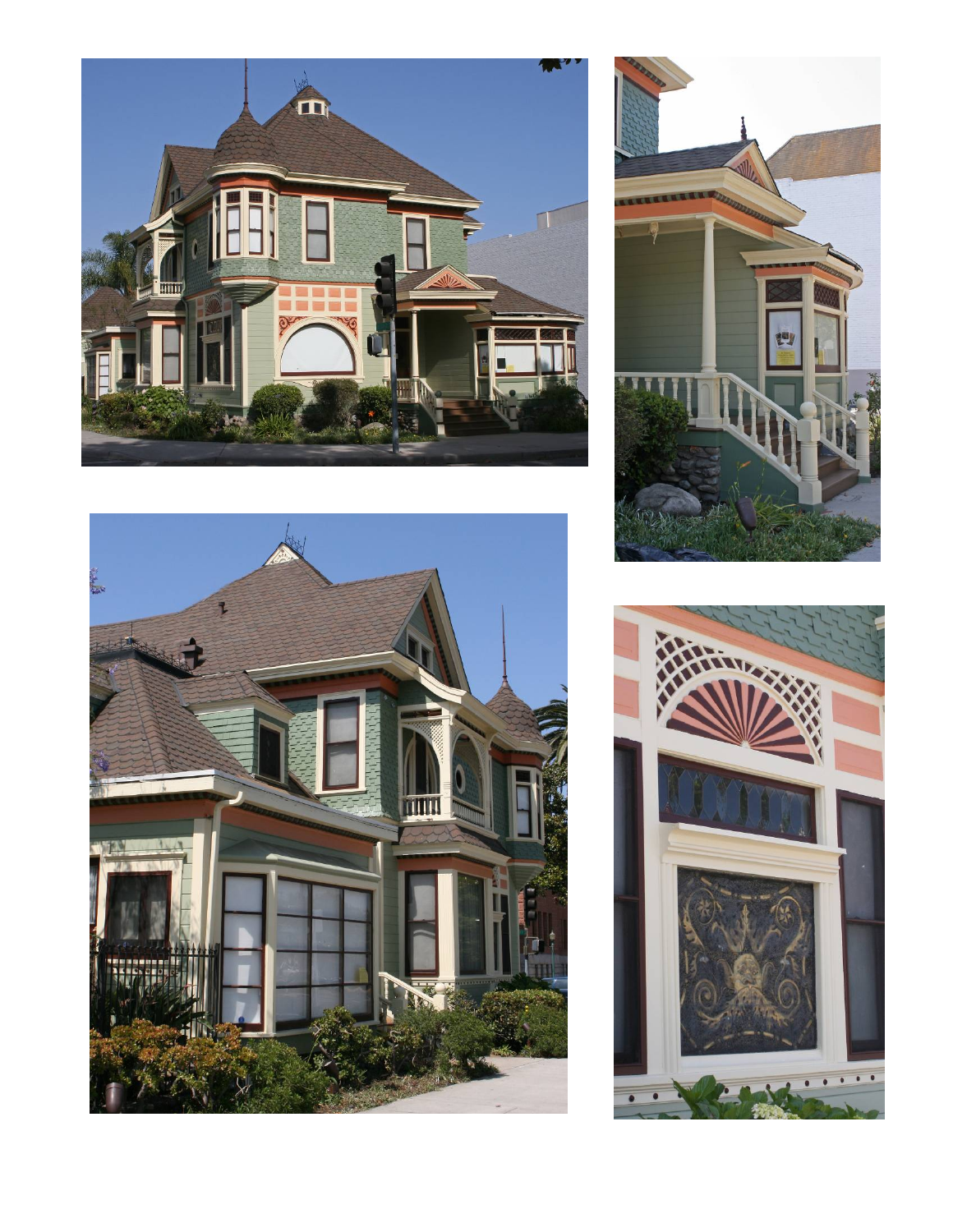











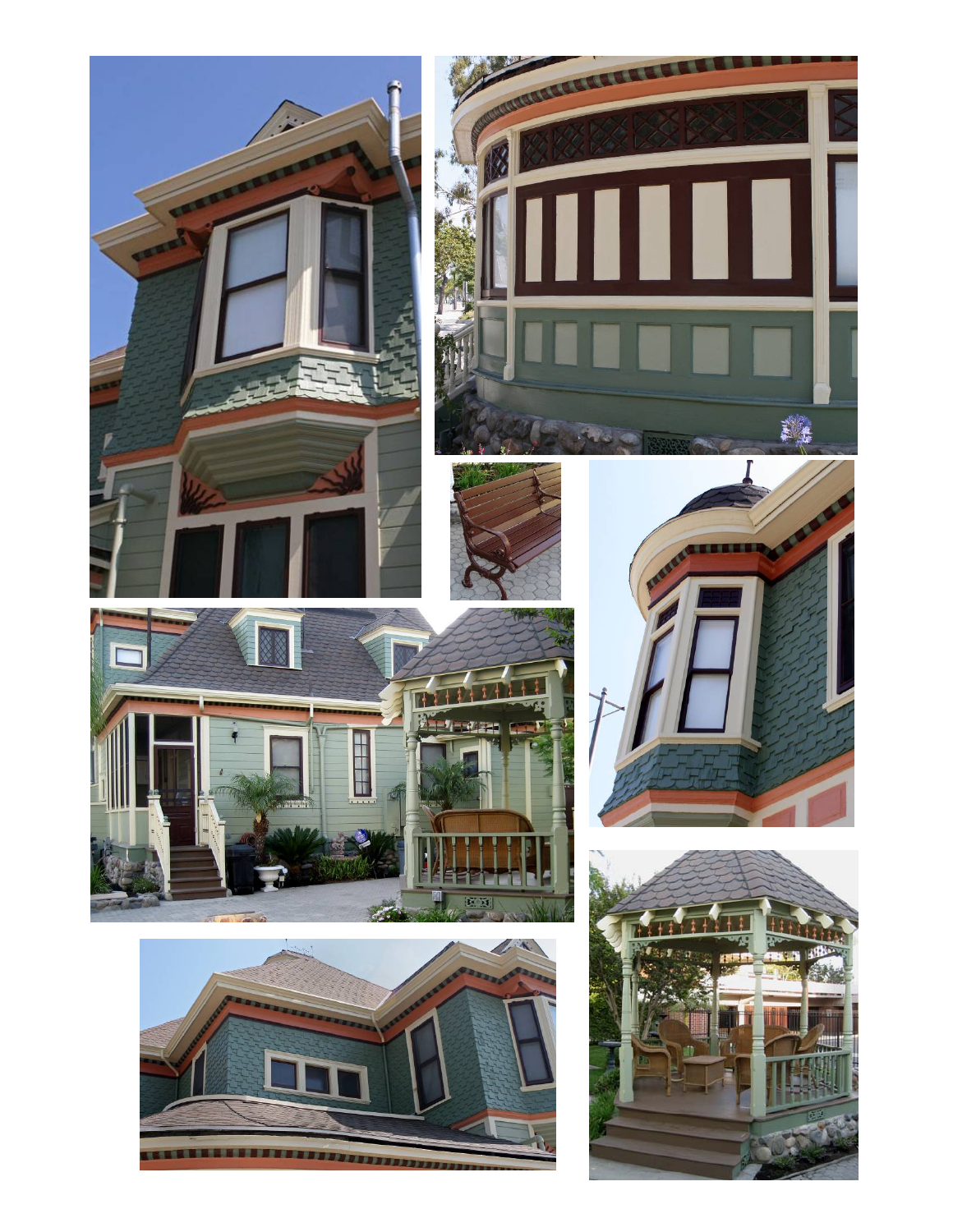### *Just Published – Available Now!*

**Santa Ana Historical Preservation Society Announces a New Publication** 



# **Images of America Santa Ana 1940-2007**

Introducing a brand new book featuring over 200 vintage photos showing Santa Ana from the 1940s to 2007. These rarely seen images come from both public and private family collections, including the author's family collection, the Orange County Archives, the Old Orange County Courthouse Museum, Santa Ana Police Department Museum, and the Society's own digital archives.

The book will be available at local bookstores and some specialty stores, but you can preorder from the Society – have it personally autographed by author Roberta Reed – and delivered directly to your home.

This is our third book in Arcadia Publishing's *Images of America* series produced in conjunction with the Society. Our other two books are still available from the Society.

*Santa Ana 1940-2007* is now available for a total of \$24.95 for media mail delivery (price includes sales tax and postage) or \$26.95 if you would like faster Priority Mail delivery. Make checks payable to SAHPS, or use the back of this form for your charge number/expiration date information.

Please send me \_\_\_\_\_ copy(ies) of *Santa Ana 1940-2007*. Please autograph as I have noted below.

|       | Phone ______________________ |
|-------|------------------------------|
|       |                              |
|       |                              |
| Email |                              |

How would you like it autographed? (Example: *"To John Smith, Enjoy the history, Roberta Reed")*  Use the back of this form for additional autographs if you are ordering more than one copy.

*Send this form and payment to:* 

**Santa Ana Historical Preservation Society; 120 Civic Center Dr. W; Santa Ana, CA 92701-7505 Visit our website at www.SantaAnaHistory.com**